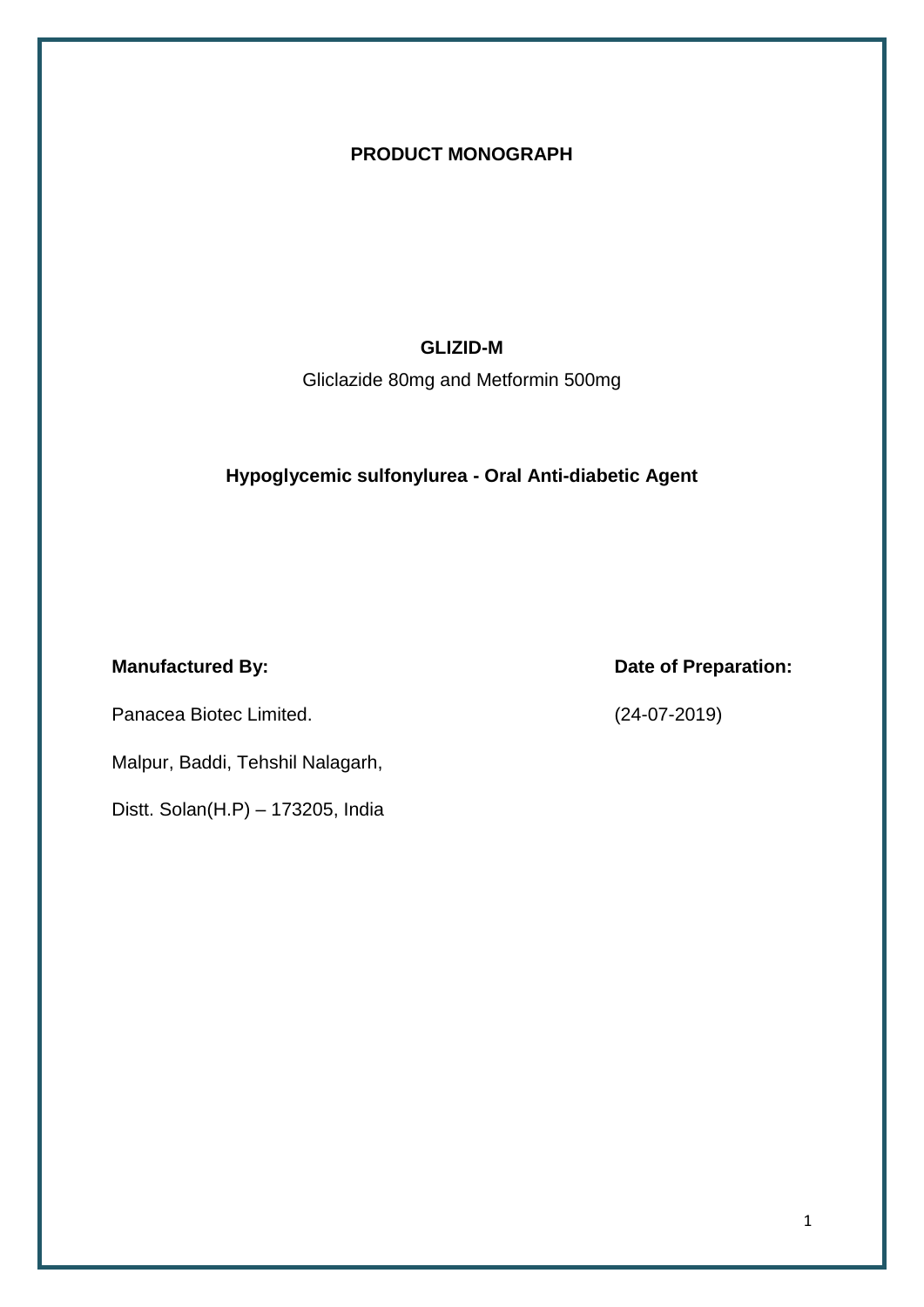# **Table of Contents**

| <b>PART I: HEALTH PROFESSIONAL INFORMATION</b> | Page No.       |
|------------------------------------------------|----------------|
|                                                |                |
| SUMMARY PRODUCT INFORMATION                    | 3              |
| <b>INDICATIONS AND CLINICAL USE</b>            | 4              |
| <b>CONTRAINDICATIONS</b>                       | $\overline{4}$ |
| <b>WARNINGS AND PRECAUTIONS</b>                | $\overline{4}$ |
| <b>ADVERSE REACTIONS</b>                       | 5              |
| <b>DRUG INTERACTIONS</b>                       | $\overline{7}$ |
| <b>DOSAGE AND ADMINISTRATION</b>               | 9              |
| <b>OVERDOSAGE</b>                              | 9              |
| <b>ACTION AND CLINICAL PHARMACOLOGY</b>        | 10             |
| <b>STORAGE AND STABILITY</b>                   | 13             |
| SPECIAL HANDLING INSTRUCTIONS                  | 13             |
| DOSAGE FORMS, COMPOSITION AND PACKAGING        | 13             |
|                                                |                |
| <b>PART II: SCIENTIFIC INFORMATION</b>         |                |
|                                                |                |
| PHARMACEUTICAL INFORMATION                     | 14             |
| <b>CLINICAL TRIALS</b>                         |                |
| <b>TOXICOLOGY</b>                              | $\blacksquare$ |
| <b>REFERENCES</b>                              |                |
|                                                |                |
| <b>PART III: CONSUMER INFORMATION</b>          |                |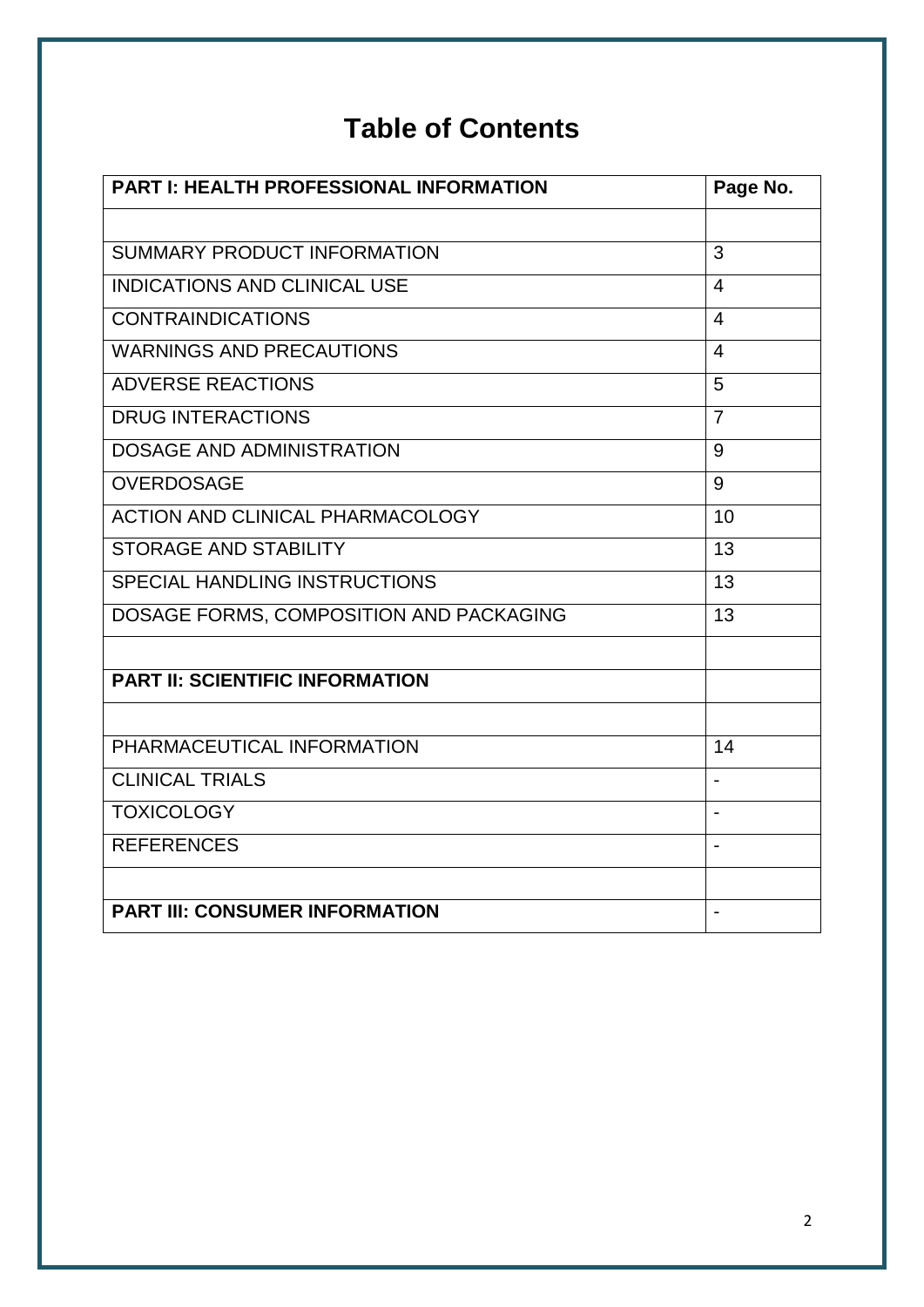## **GLIZID-M / Semi GLIZID-M**

Gliclazide 80mg and Metformin 500mg / Gliclazide 40mg and Metformin 500mg **Tablets** 

## **Hypoglycemic Sulfonylurea - Oral Anti-Diabetic Agent**

#### **PART I: HEALTH PROFESSIONAL INFORMATION**

## SUMMARY PRODUCT INFORMATION

| <b>Route of</b>       | Dosage Form /             | <b>Approved Indications</b> |
|-----------------------|---------------------------|-----------------------------|
| <b>Administration</b> | <b>Strength</b>           |                             |
|                       |                           |                             |
| Oral                  | One tablet Glizid-M       | Non insulin Dependent       |
|                       | contains Gliclazide 80 mg | diabetes (type2) in adults  |
|                       | and Metformin 500mg       |                             |
| Oral                  | One tablet Semi Glizid-M  | Non insulin Dependent       |
|                       | contains Gliclazide40 mg  | diabetes (type2) in adults  |
|                       | and Metformin 500mg       |                             |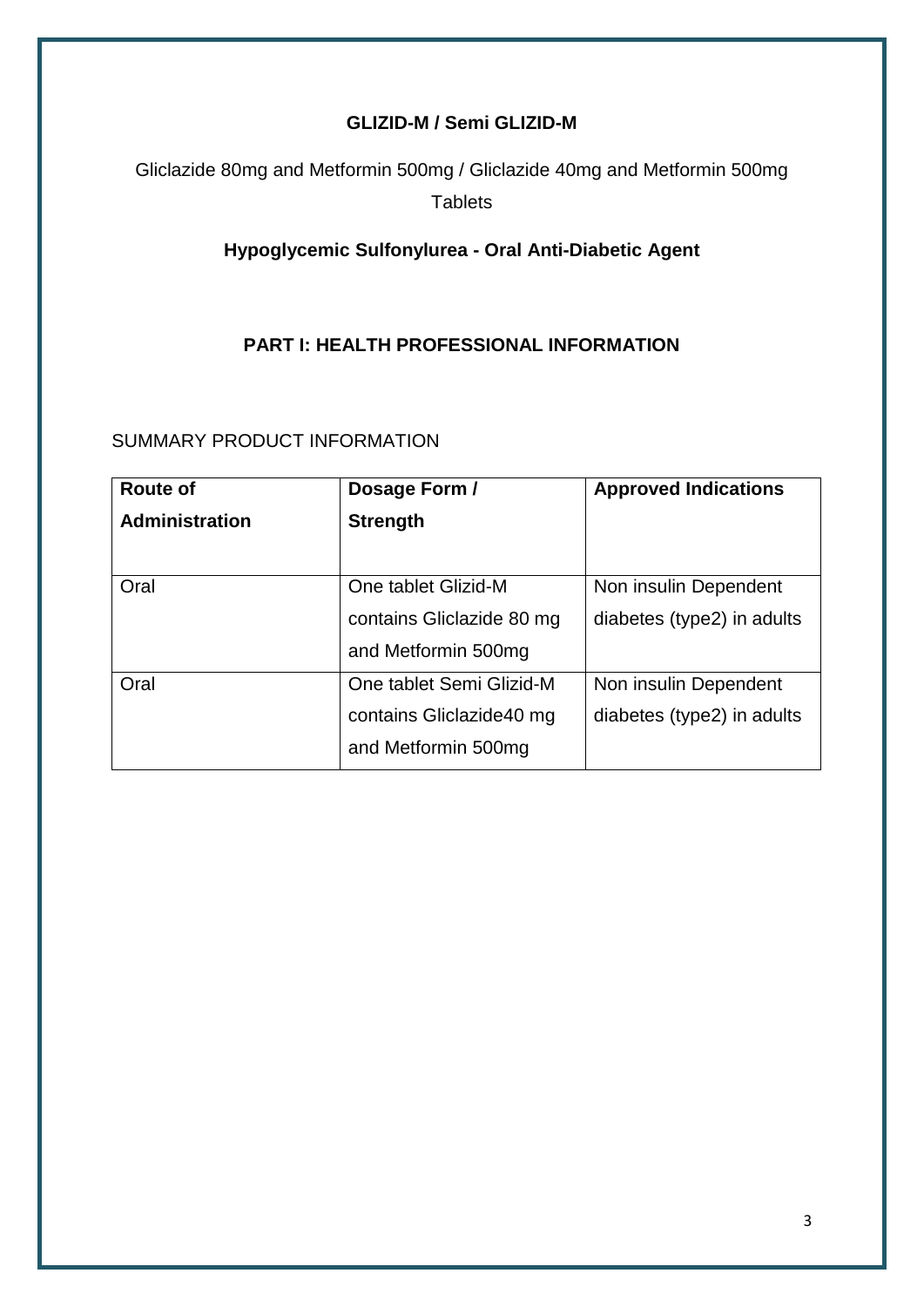## **INDICATIONS AND CLINICAL USE**

Non insulin-dependent diabetes (type 2) in adults when dietary measures, physical exercise and weight loss alone are not sufficient to control blood glucose.

# **CONTRAINDICATIONS**

Insulin-dependent diabetes mellitus, renal or hepatic failure, alcoholism, NIDDM complicated by severe ketosis and acidosis, diabetic precoma and coma, patients undergoing surgery, after severe trauma or during infections, chronic obstructive pulmonary disease, coronary heart disease, cardiac failure, peripheral vascular disease,pregnancy, known hypersensitivity to any of the ingredients.

## **WARNINGS AND PRECAUTIONS**

## **WARNINGS**

Hypoglycaemia may occur if the patient's dietary intake is reduced or after accidental or deliberate overdose or after severe exercise, trauma and stress. Hypoglycaemic symptoms can be reduced by prescribing a diabetic meal plan. Immediate intervention should be done if signs and symptoms of hypoglycaemia occur.

## **PRECAUTIONS**

Adjust dose of combination according to blood and urinary glucose levels during the first few months. However, there have been few reports of lactic acidosis in patients of renal or liver disease.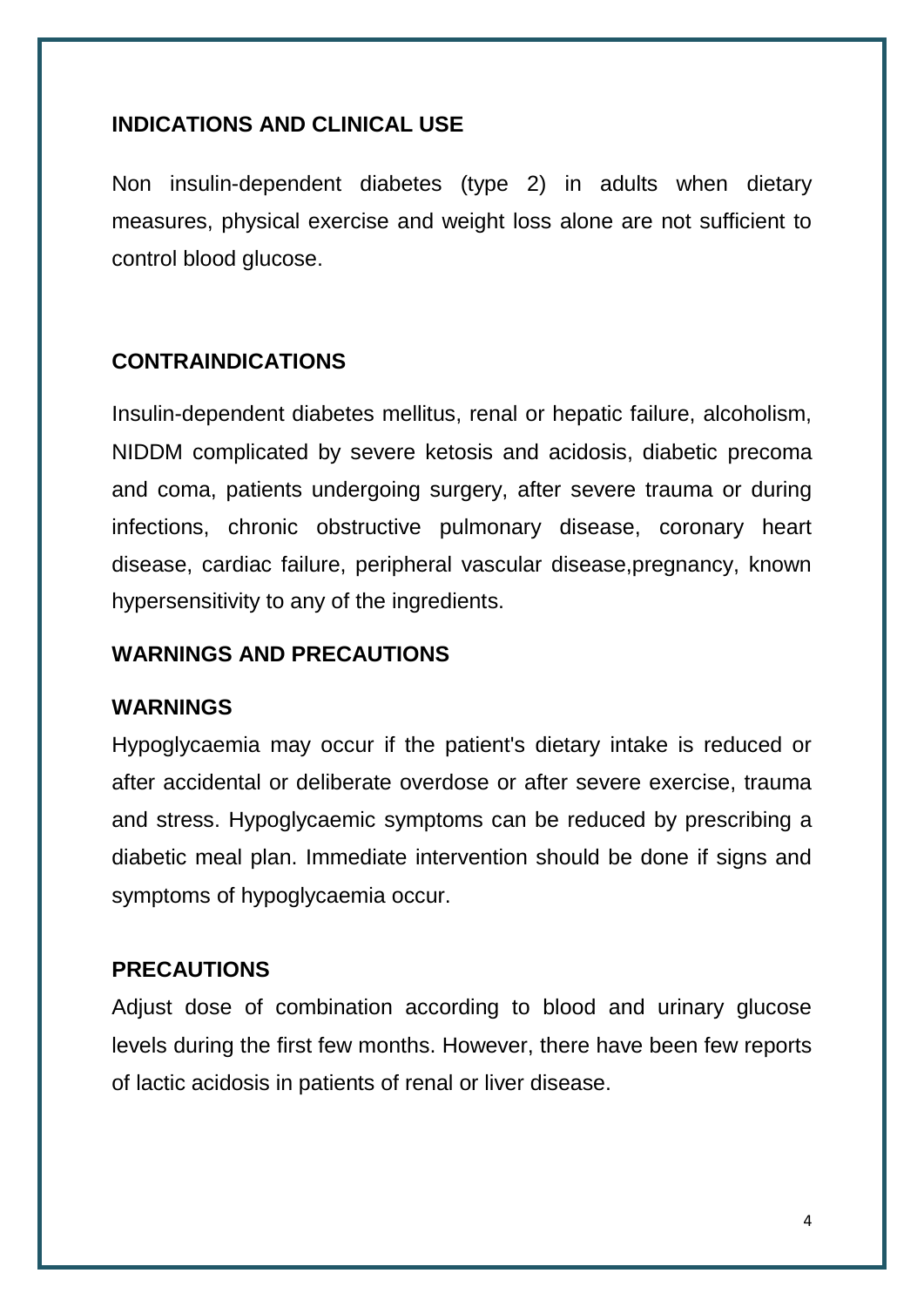## **Usage in pregnancy**

Contraindicated

#### **Pediatric use**

Safety and effectiveness in children have not been established.

## **ADVERSE REACTIONS**

#### **Side Effects:**

Gastrointestinal disturbances: Nausea, diarrhoea, gastric pain, constipation, vomiting, metallic taste in mouth. These reactions are generally dose related and disappear when the dose is reduced.

Dermatological effects: Rash, puritus, urticaria, erythema and flushing.

Miscellaneous: Headache and dizziness. Hypoglycaemia: Gliclazide appears to be associated with a low incidence of hypoglycaemia. Gliclazide may have the potiential to produce adverse cardiovascular effects; however Gliclazide has been established agent for the treatment of type 2 diabetes for a number of years without adverse cardiovascular effects.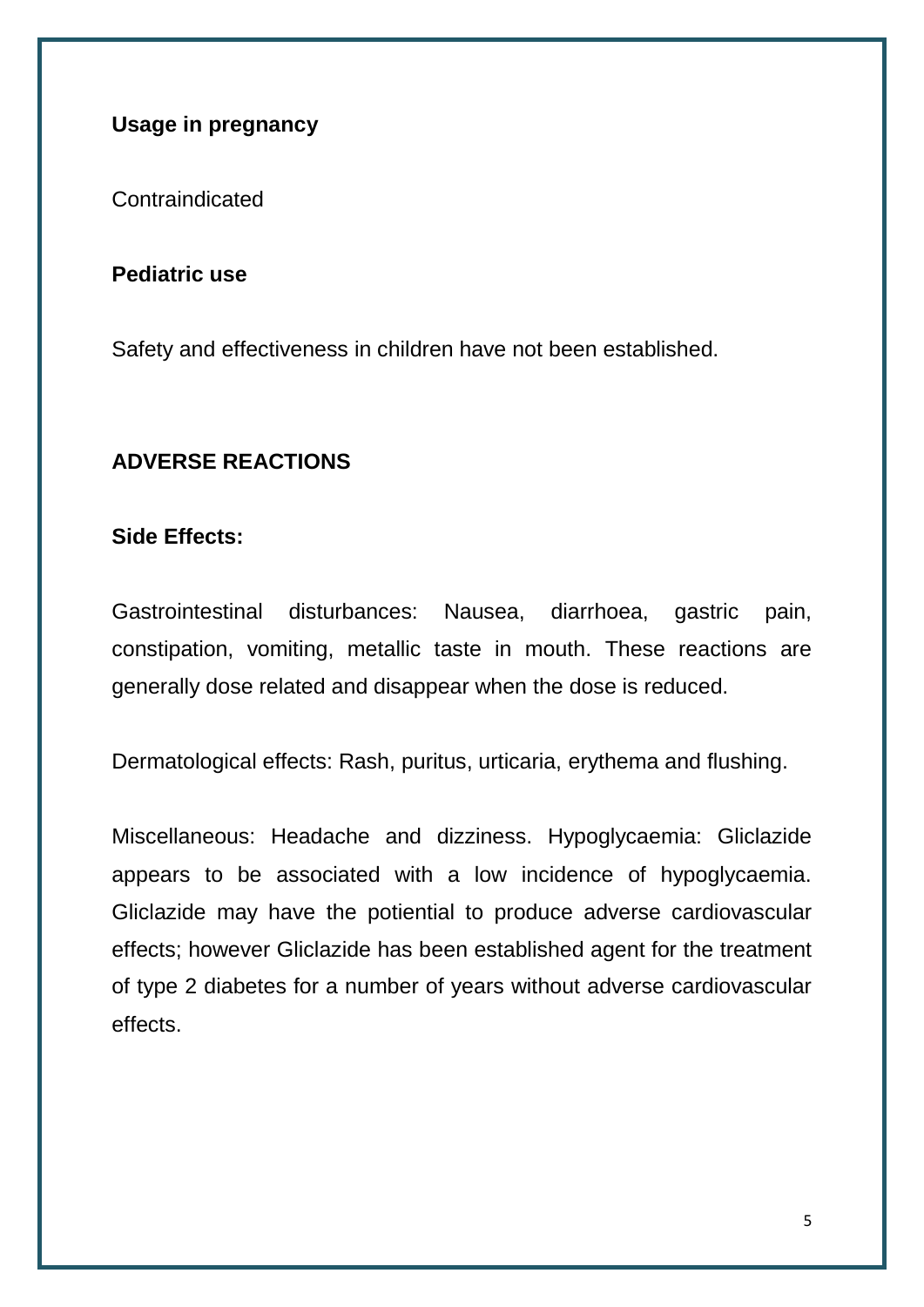#### **DRUG INTERACTIONS**

Concomitant administration of angiotensin enzyme inhibitors (captopril, enalapril), other antidiabetic drugs (Insulin, acarbose) beta-blockers, fluconozole, histamine (H ) receptor antagonist, monoamine 2 oxidase inhibitors (MAOIs), sulphonamides and nonsteroidal anti-inflamatory agents increases sensitivity to Insulin and potentiation of blood glucose lowering effect and thus ,in some instances, hypoglycaemia may occur . Dosage of the oral antidiabetic agent may need to be reduced. Patients receiving estrogens or oral contraceptives, phenytoin, quinolones should be closely monitored for loss of diabetic control when therapy is instituted or discontinued.

#### **Renal impairment:**

The use of Gliclazide and Metformin is contraindicated in patients with renal impairment.

#### **Hepatic impairment:**

The use of Gliclazide and Metformin is not recommended in patients with hepatic impairment.

#### **Pregnancy:**

Abnormal blood glucose levels during pregnancy are associated with the higher incidence of congenital abnormalities. Most experts suggest Insulin be used to maintain the blood glucose levels as close to normal as possible. The use of Gliclazide and Metformin combination is not recommended for use in pregnancy.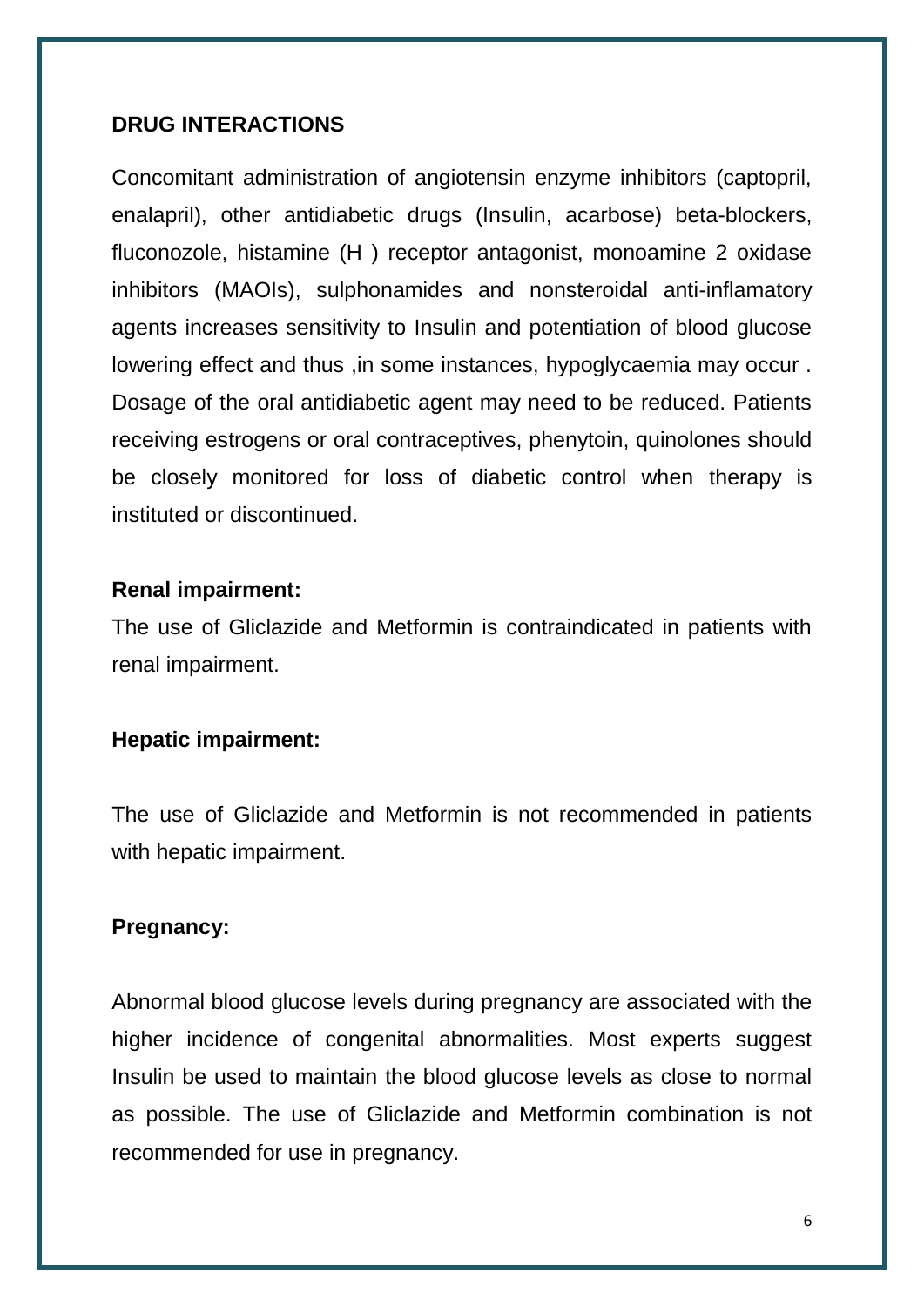## **Lactation:**

Studies in lactating rats show that Metformin is excreted into milk and reaches levels comparable to those in plasma. Similar studies have not been conducted on nursing mothers. It is not known whether Gliclazide or its metabolites are excreted in breast milk. Hence, the use of Gliclazide and Metformin combination is not recommended for use in lactating mothers, and if the diet alone is inadequate for controlling blood glucose, Insulin therapy should be considered.

#### **Paediatric use:**

Safety and effectiveness of Gliclazide and Metformin combination in pediatric patients have not been established.

#### **Geriatric use:**

Metformin is known to be excreted by the kidneys and because the risk of serious adverse reactions to the drug is greater in patients with impaired renal function, hence Gliclazide and Metformin should be used only in patients with normal renal function. Because aging is associated with reduced renal function the use of Gliclazide and Metformin combination should be with caution as age increases. Care should be taken in the dose selection and regular renal function be monitored.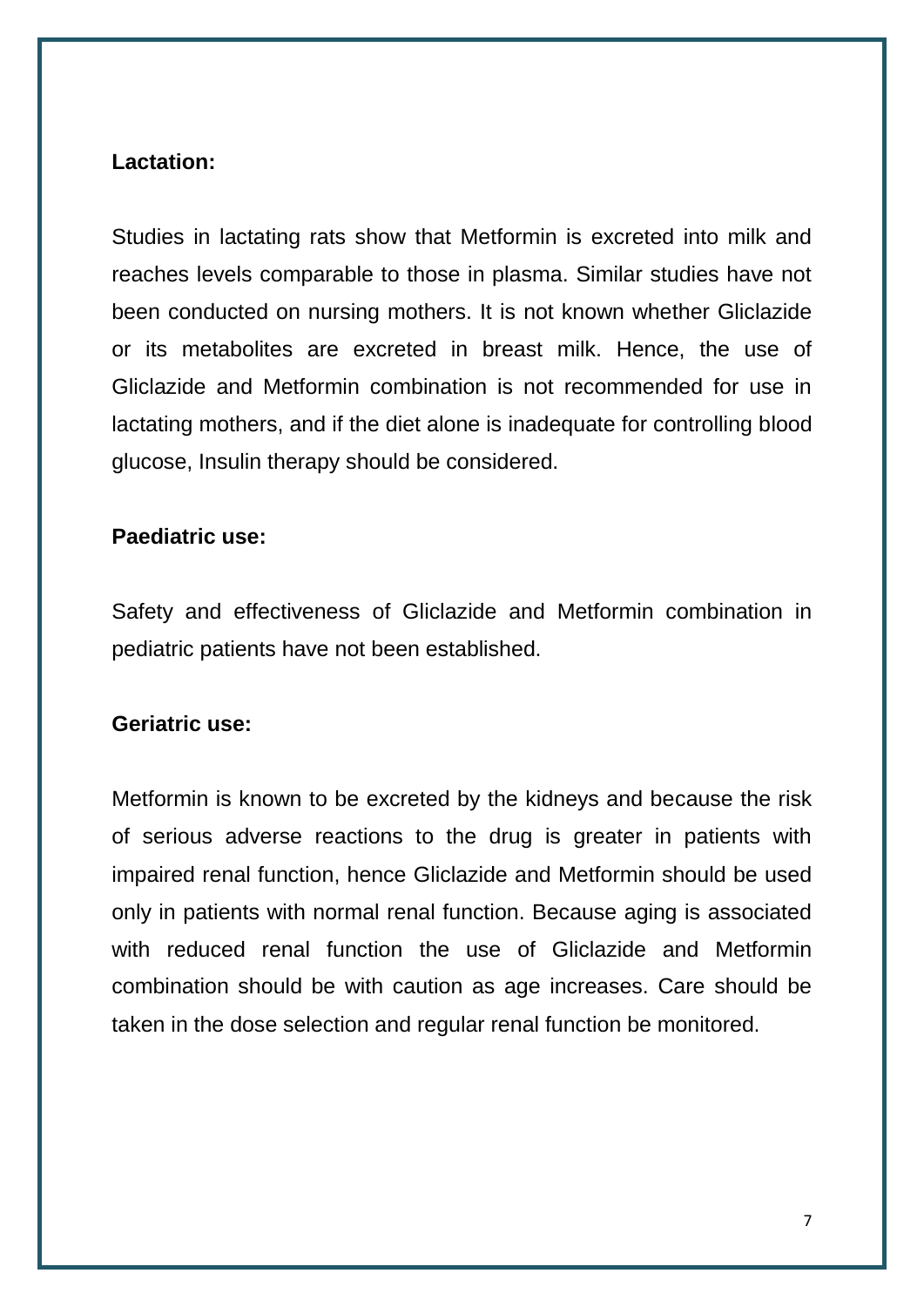#### **DOSAGE AND ADMINISTRATION**

Gliclazide and metformin can be taken, one tablet twice a day under medical supervision. One tablet is to be swallowed as a whole with a glass of water or milk, preferably just before meals or during meals. Do not take more Gliclazide and metformin than prescribed; in case you have missed a dose, do not take double the dose to make up for the one you have missed. Accidentally, if you have taken too many tablets and experience the symptoms of low blood sugar (hypoglycemia) e.g., dizziness, lightheadedness, hunger, nervousness, shaky-feeling, drowsiness, confusion, perspiration & palpitations; you should drink/eat something. Hypoglycemia may be potentiated during concomitant treatment with other drugs/other antidiabetic drugs/alcohol.

#### **Overdosage:**

Overdosage of sulphonylureas, including Gliclazide, can produce hypoglycaemia. Mild hypoglycaemic symptoms without loss of consciousness or neurologic findings should be treated aggressively with oral glucose and adjustments in drug dosage and/or meal patterns. Severe hypoglycaemic reactions, with coma, convulsions or other neurological disorders are possible and must be treated as medical emergency, requiring immediate hospitalization.

Lactic acidosis is a rare, but serious, metabolic complication that can occur if Metformin accumulates during treatment due to overdosing. Strict monitoring should be continued until the doctor is sure that the patient is out of danger.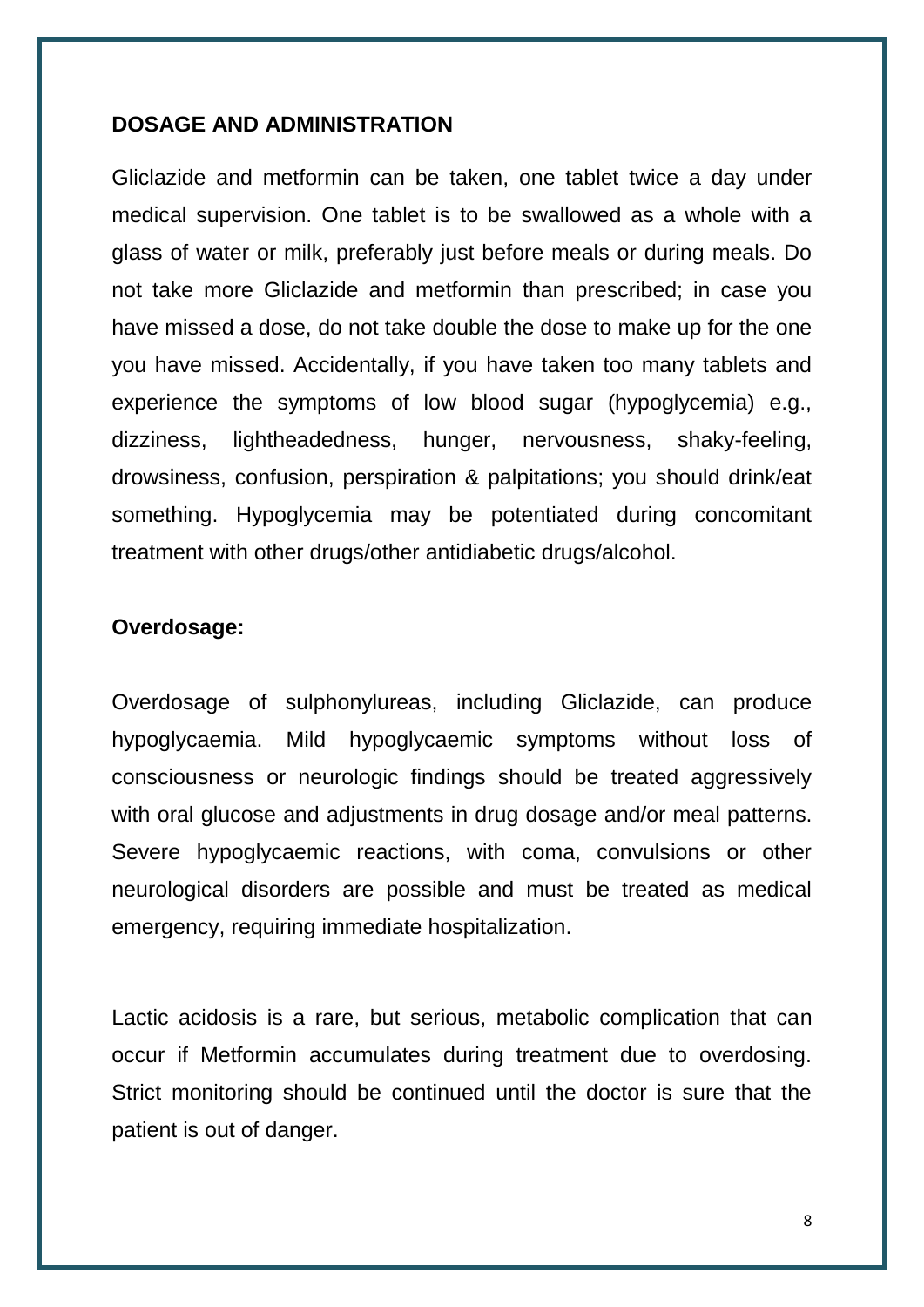## **ACTION AND CLINICAL PHARMACOLOGY**

#### **MECHANISM OF ACTION**

#### **PHARMACOLOGY**

Gliclazide reduces blood glucose levels by correcting both defective insulin secretion and peripheral insulin resistance. This occurs by closure of K<sup>+</sup> channels in  $\beta$  -cells of pancreas. Subsequently, Ca<sup>2+</sup> channel opens leading to increase in intracellular calcium and induction of insulin release. Gliclazide also increases the sensitivity of β -cells to glucose. Gliclazide restores peripheral insulin sensitivity such as decreasing hepatic glucose production and increasing glucose clearance. It has anti-platelet adhesive activity and reduces level of free radicals, thereby preventing vascular complications. Gliclazide has been reported to reduce plasma cholesterol and triglyceride levels after repeated administration.

Metformin acts as an anti hyperglycaemic agent by improving hepatic and peripheral tissue sensitivity to insulin. It also appears to have beneficial effect on serum lipid levels and so on fibrinolytic activity. Metformin therapy is not associated with increase in body weight.

#### **RATIONALITY**

Sulfonylureas & biguanides act complementary to each other. Both compounds have an additive antihyperglycaemic effect without increasing the adverse effects of either pharmacological class.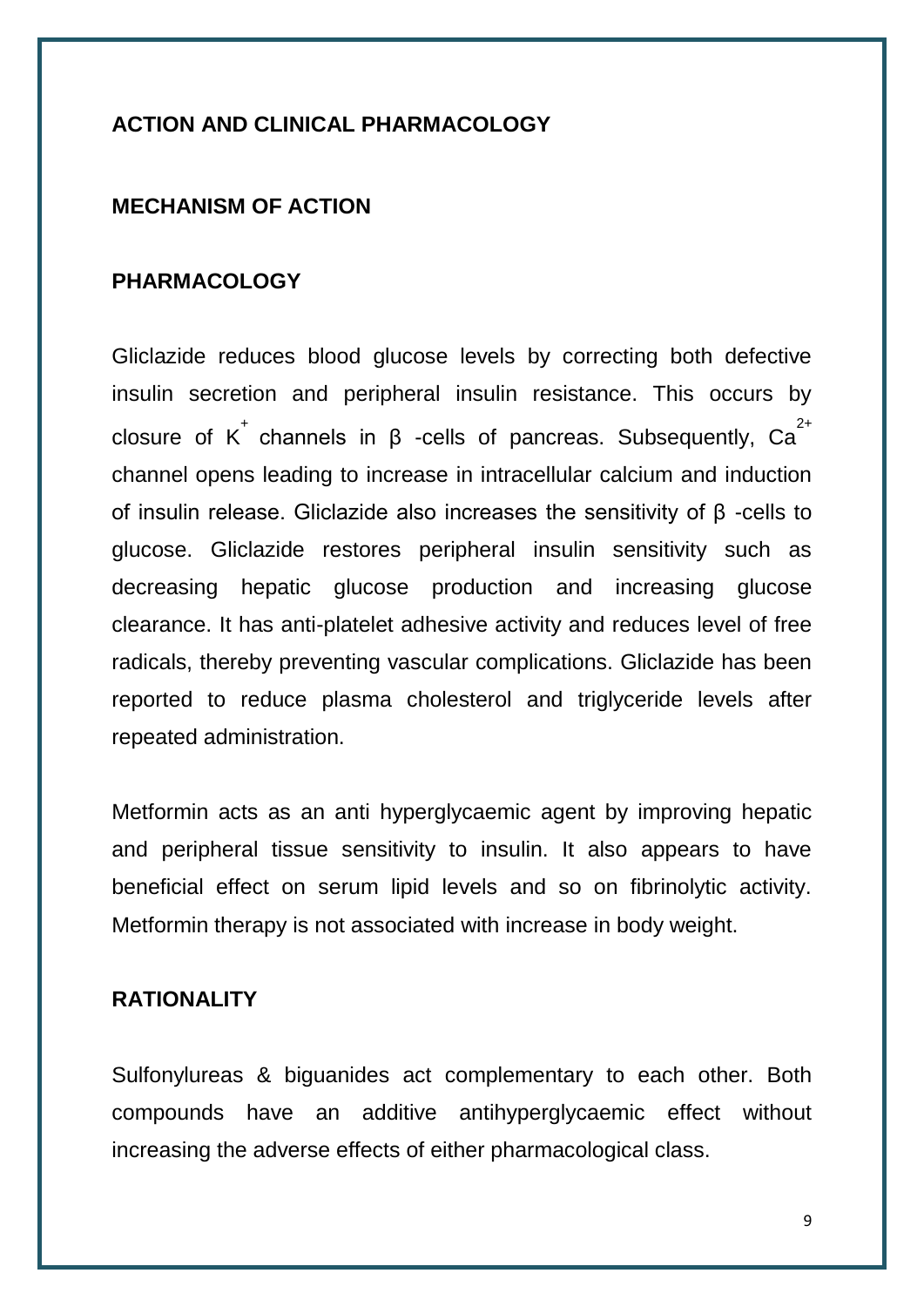Gliclazide acts via stimulating β cells of pancreas to release insulin & also increases peripheral sensitivity of insulin. Metformin acts via enhanced peripheral glucose uptake & utilization. It also reduces hepatic glucose production, thereby metformin diminishes insulin resistance.

There are reports in which combination treatment of sulfonylurea with metformin has been reported to achieve satisfactory glycaemic control for several years. Such combination has been reported to be quite useful in comparative studies where secondary sulfonylurea failure had occured. The combination may therefore provide additional glycaemic control (blood glucose lowering effect by 20%) & thus obviate the need for insulin in some patients.

Gliclazide has less propensity to cause hypoglycaemia and increase in body weight as compared to other sulfonylurea. Since metformin is reported to have predominant peripheral mechanism of action, therefore it lacks the anabolic effects of sulfonylureas and does not cause weight gain.

Gliclazide appears to be useful in both macro-vascular & micro-vascular complications, which occurs due to either hyperinsulinaemia, hypertension, hyperglycaemia, hyperlipidaemia, platelet aggregation. Metformin is associated with a decrease in fasting & postprandial plasma insulin & triglyceride levels, increase in HDL-cholesterol, increase of tissue plasminogen activator, decrease in platelet aggregation.

Pharmacokinetically the two drugs appear to be compatible, as metformin is not plasma protein bound & does not get metabolized in liver. So interaction with gliclazide (having 80-90% plasma protein binding & metabolized via liver) does not appear to be possible. Hence

10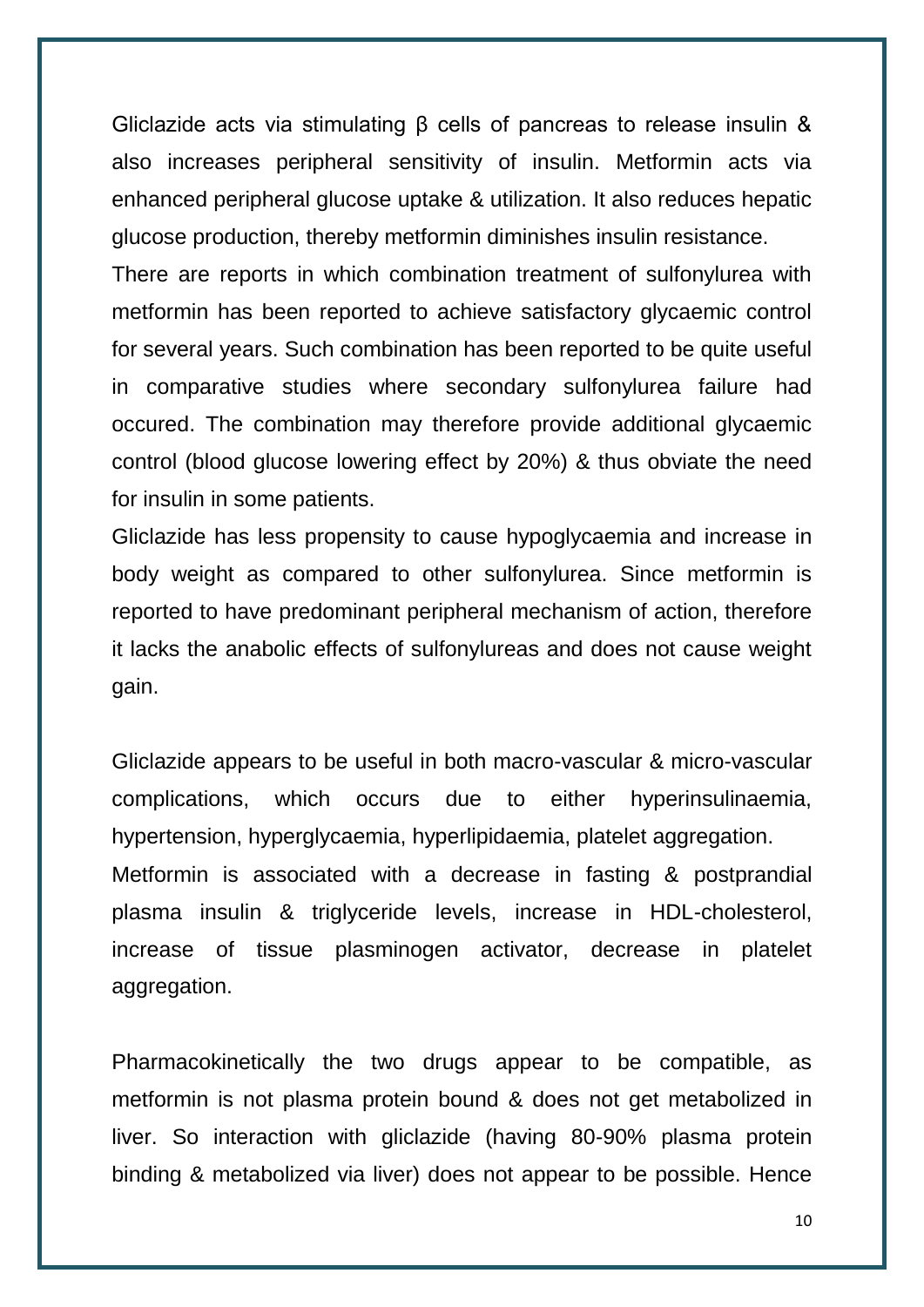the combination of gliclazide & metformin would help in treatment of NIDDM and probably prevention of its associated macrovascular and microvascular complications.

## **PHARMACOKINETICS**

Single oral dose of gliclazide, 40 to 120 mg results in a  $\textsf{C}_{\max}$  of 2.2 to 8 mg/l within 2 to 8 hours. Steady state concentrations are achieved after 2 days of administration of 40-120 mg of gliclazide. Administration of gliclazide with food reduces  $\mathsf{C}_{\mathsf{max}}^{\mathsf{d}}$  and delays  $\mathsf{T}_{\mathsf{max}}^{\mathsf{d}}$ . The volume of distribution is low due to extensive protein binding (85-97%). The half life of gliclazide varies from 8.1 - 20.5 hours after single dose administration. Gliclazide is extensively metabolised to 7 metabolites predominantly excreted in the urine, the most abundant being the carboxylic acid derivative; 60-70% of the dose is excreted in the urine and 10-20% in the faeces.

Metformin has absolute oral bioavailability of 50-60%. GIT absorption is complete within 6 hrs of ingestion within metformin is rapidly distributed in body after absorption. The renal elimination of metformin is biphasic. 95% of the absorbed metformin is eliminated during primary elimination phase having half-life of 6 hours. Rest of the 5% is eliminated during slow terminal elimination phase with mean half-life of 20 hours. Metformin is not bound to plasma proteins, 40-60% of the dose is recovered as unchanged drug in urine with a further 30% recovered as unchanged drug in faeces.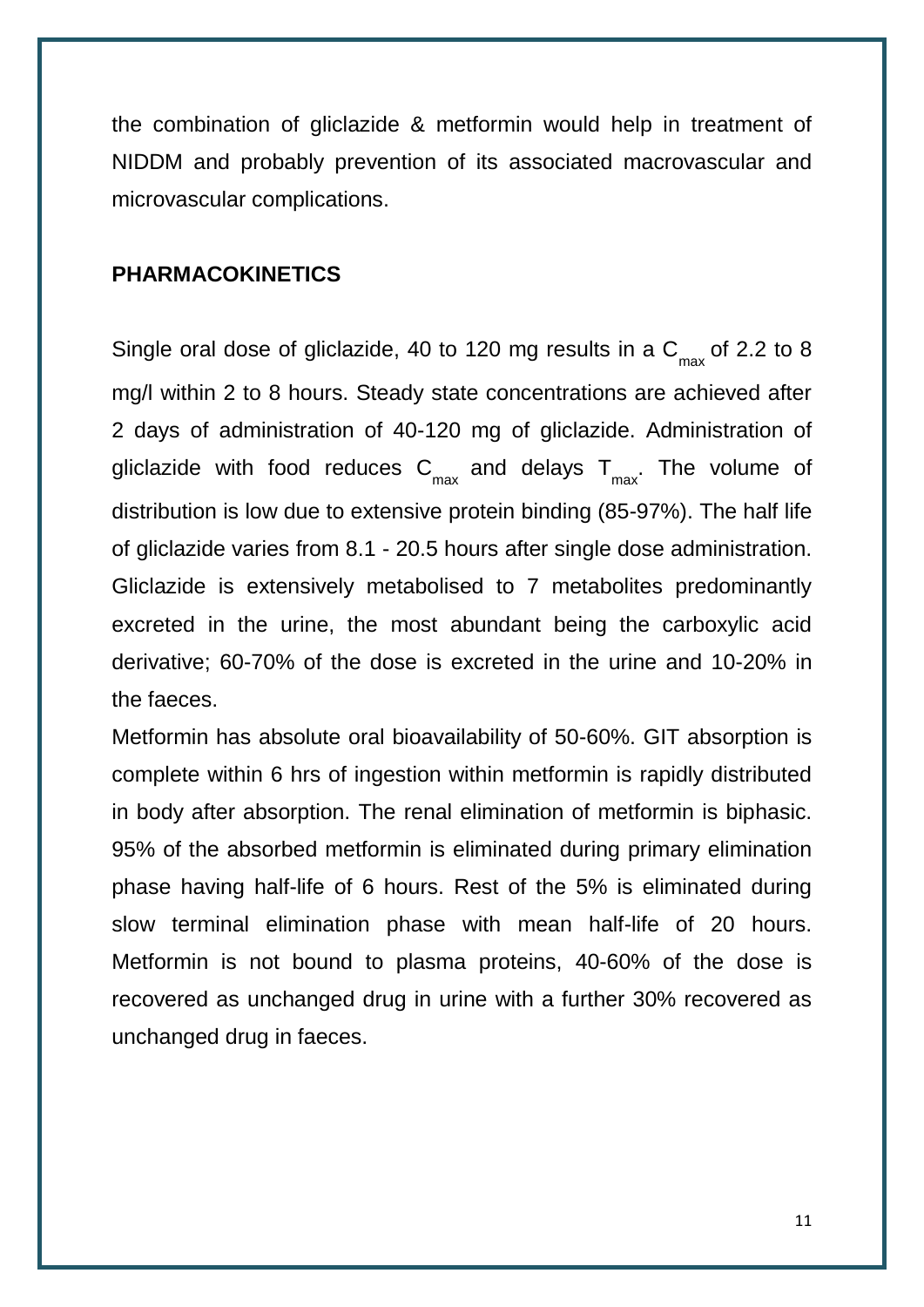# **STORAGE AND STABILITY**

Keep out of reach or sight of children and pets.

GLIZID-M/ SEMI GLIZID-M should be stored at temperature below  $30^0C$ , protect from light and moisture.

Medicines should not be disposed of down the drain or in household garbage. Ask your pharmacist how to dispose of medicines no longer

## **SPECIAL HANDLING INSTRUCTIONS**

No special requirements.

## **DOSAGE FORMS: Tablets Oral Administration**

## **COMPOSITION:**

| <b>GLIZID-M:</b> | Gliclazide IP              | 80 <sub>mg</sub>  |
|------------------|----------------------------|-------------------|
|                  | Metformin hydrochloride IP | 500 <sub>mg</sub> |
| Semi GLIZID-M:   | <b>Gliclazide IP</b>       | 40 <sub>mg</sub>  |
|                  | Metformin hydrochloride IP | 500 <sub>mg</sub> |

**PACKAGING:**

- **GLIZID-M : 10 tablet per strip**
- **Semi GLIZID-M : 10 tablet per strip**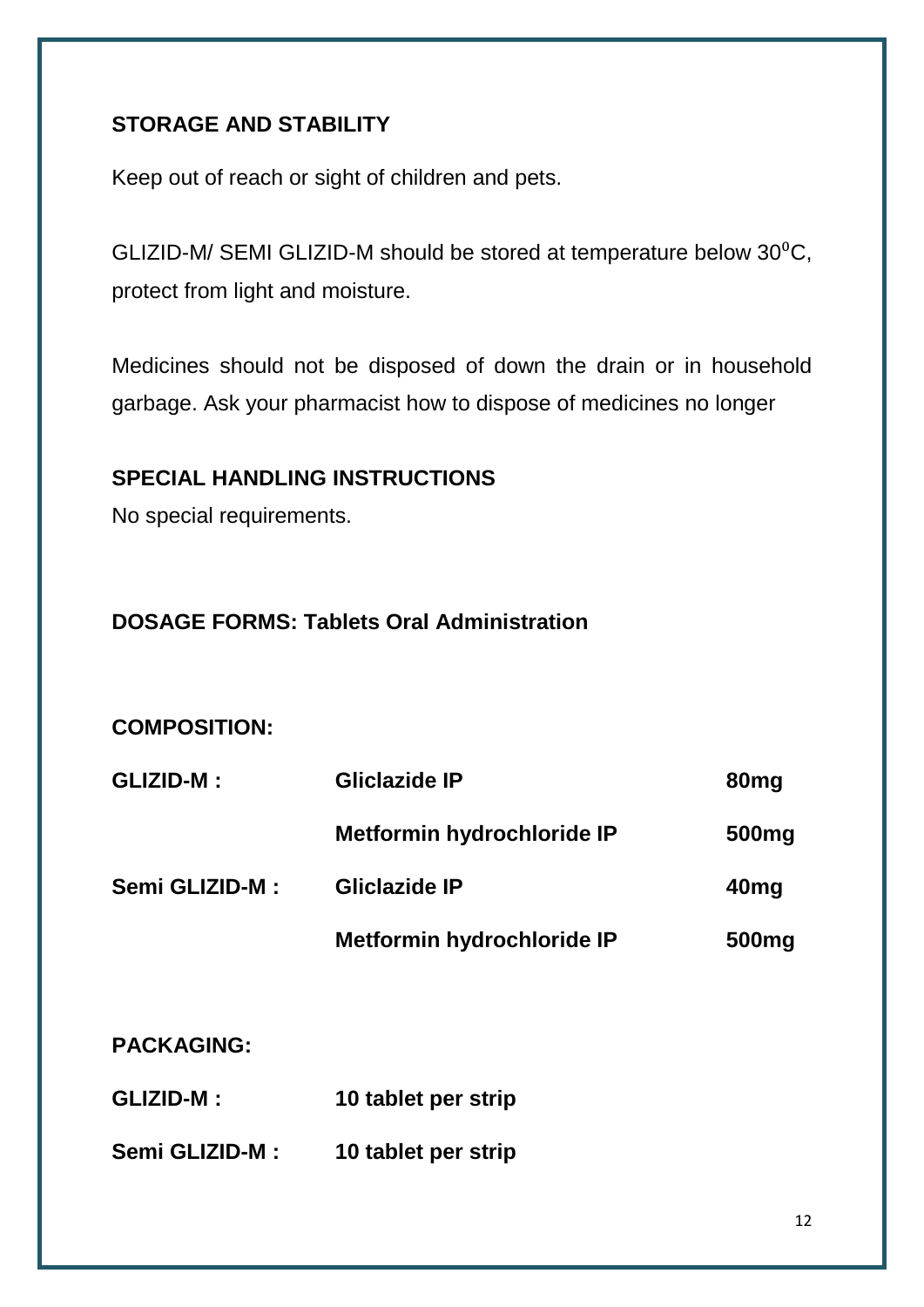# **PART II: SCIENTIFIC INFORMATION**

# **PHARMACEUTICAL INFORMATION**

## **Drug Substance**

Proper name: Gliclazide

Chemical name: 1-(3-Azabicyclo [3.3.0]-oct-3-yl)-3-(ptolylsulfonyl) urea

- Molecular formula: C15H21N3O3S
- Molecular mass: 323.42

Structural formula:



Physicochemical properties: Physical form: white, crystalline powder

Solubility: Practically insoluble in water; freely soluble in dichloromethane; sparingly soluble in acetone.

pKa: 5.8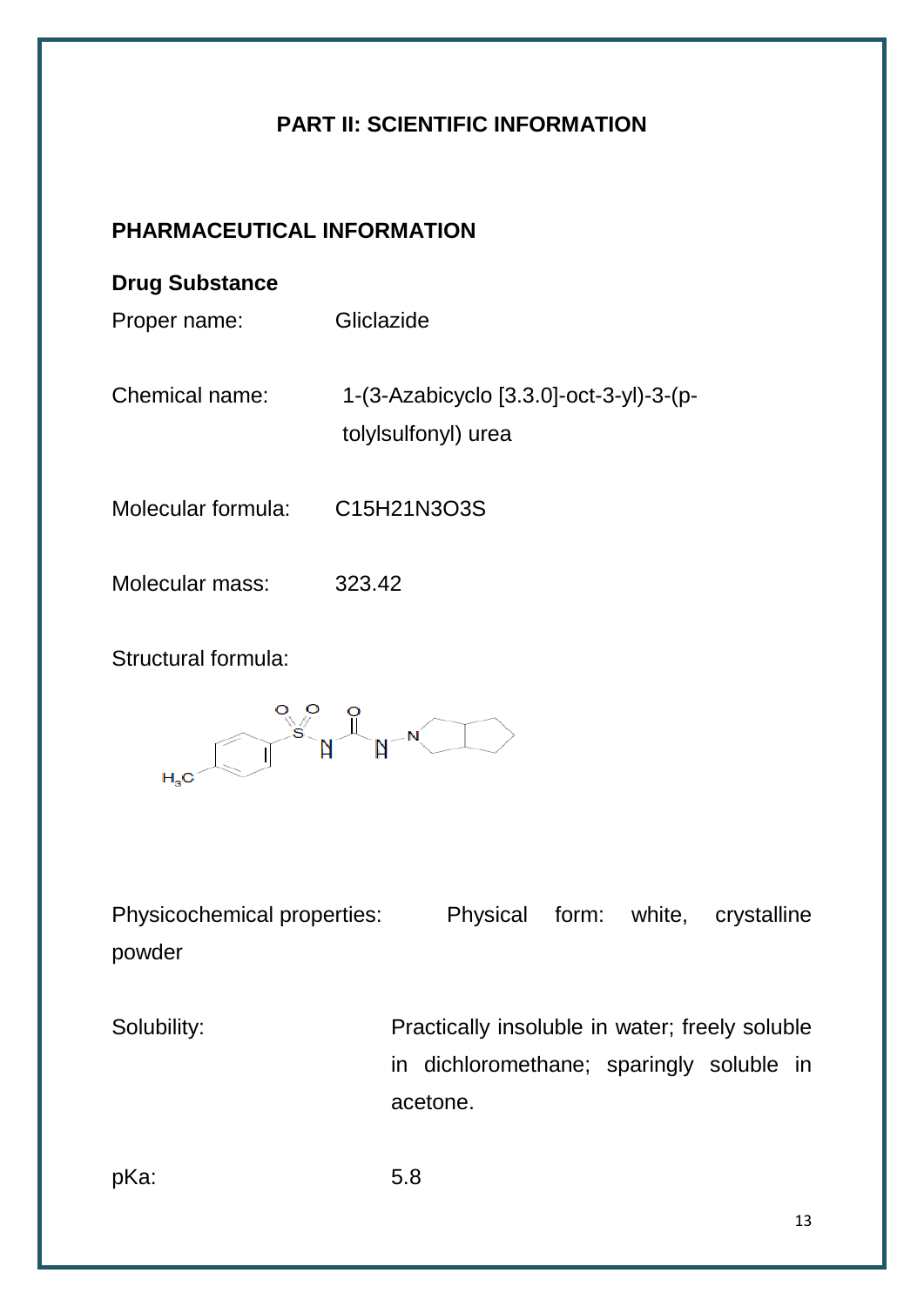# **Partition Coefficient:**

| pH%        | gliclazide in organic |
|------------|-----------------------|
|            | phase(water/CHCl3)    |
| $0$ to $7$ | almost 100%           |
| 8.6        | 80%                   |
| 9.0        | 55%                   |
| 10.0       | 12%                   |

Melting Point: Approximately 168°C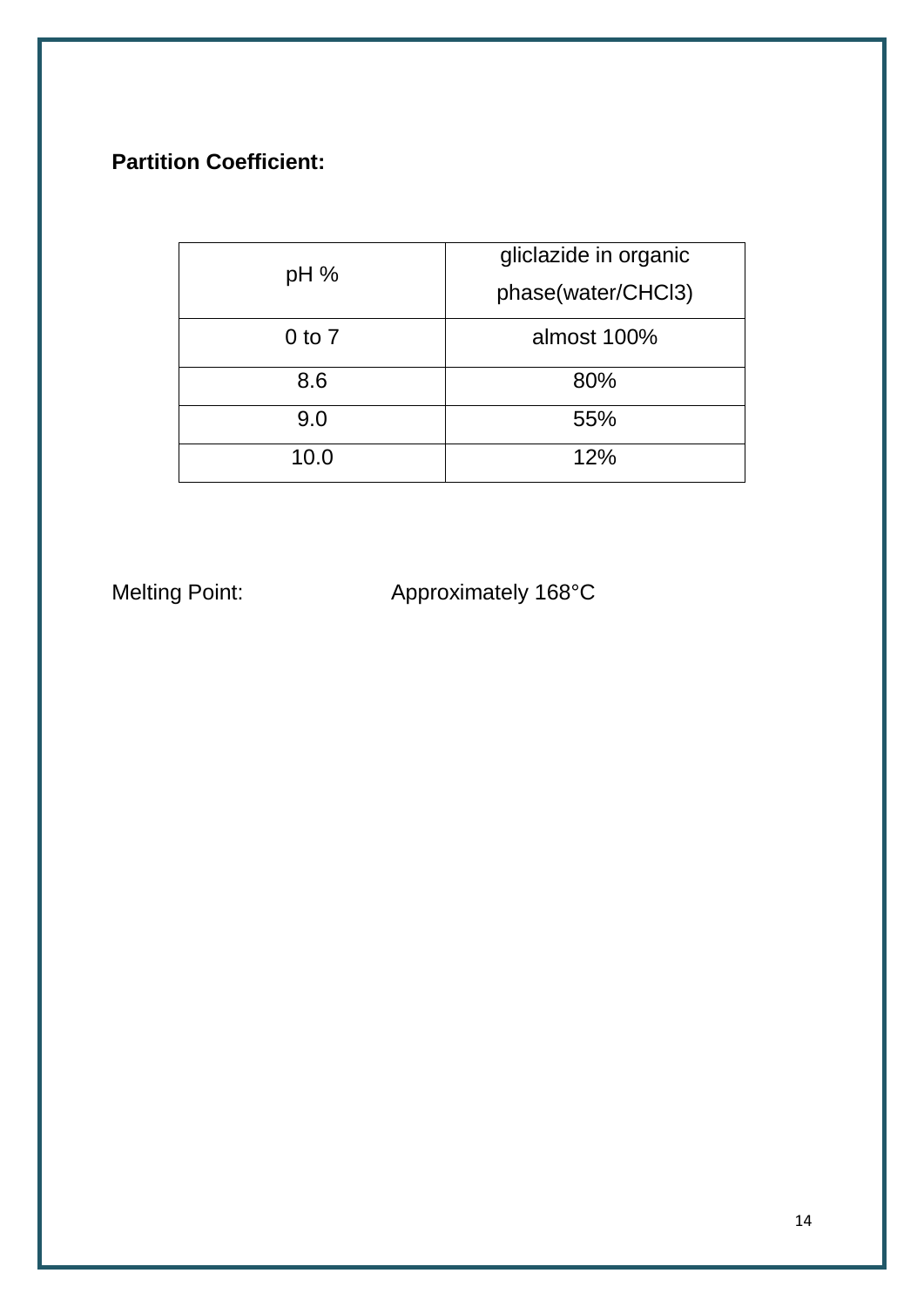## **PHARMACEUTICAL INFORMATION**

## **Drug Substance**

Proper name: Metformin HCl Chemical name: N, N-dimethyl biguanide hydrochloride Molecular formula and molecular mass: 165.6 Structural formula:

> NH NH ł  $(CH<sub>3</sub>)<sub>2</sub>-N-C-NH-C-NH<sub>2</sub>-HCl$

Physicochemical properties:

Metformin HCl is a white crystalline powder. Metformin HCl is soluble in water and in 95% ethyl alcohol. It is practically insoluble in ether and in chloroform. Melting Point: 218-220°C.